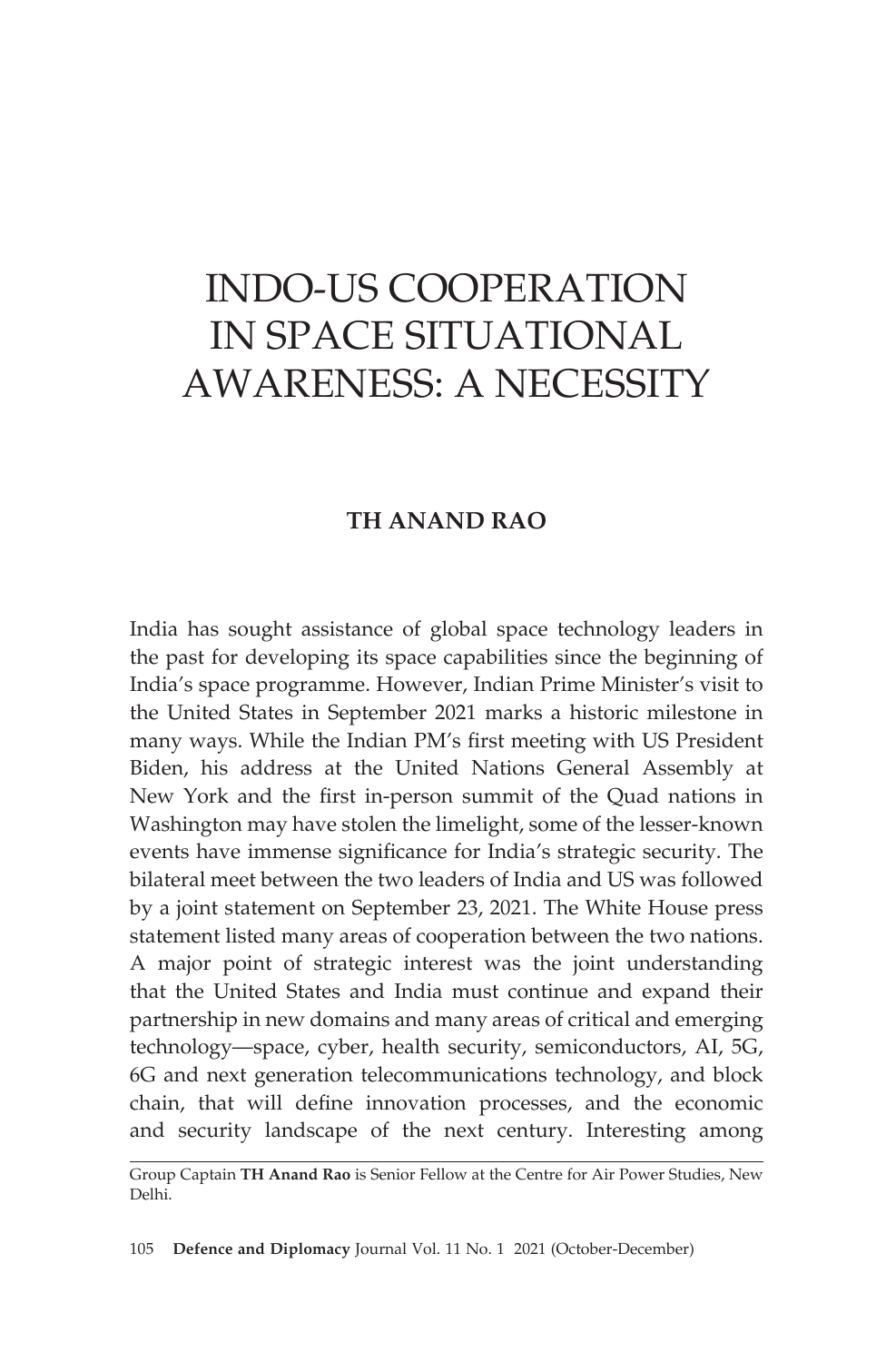these was the agreement between the leaders to work towards the finalisation of a Space Situational Awareness (SSA) Memorandum of Understanding (MoU) that will help *in sharing of space object data and services towards ensuring* the long-term sustainability of outer space activities.<sup>1</sup> Though India and US have had space cooperation in the past—like the Chandrayann-1 project and NISAR (NASA-ISRO Synthetic Aperture Radar)—this particular item on the agenda for further cooperation signals India's realisation of the prerequisites to become a space power of significance.

The need for a robust SSA was felt some years ago. A classic example which points towards India's lack of SSA was when India was unaware of the debris littered by the Chinese Anti-satellite (ASAT) weapon test of 2007, till it was notified by the US Space Surveillance Network.<sup>2</sup> For reasons unknown, SSA was seen as a secondary requirement by Indian Space Research Organisation (ISRO) and the focus for R&D has always been on the creamier projects like launch vehicles, satellite sensors and their integration and the ground segment. SSA activities though present, were restricted to tracking and telemetry of India's own satellites. The installation of a Multi-Object Tracking Radar (MOTR) in 2015 did give some teeth to India's SSA programme but it was still a far cry from what is needed. More radars may be in the pipeline and the capabilities may improve, but building significant SSA requires not just equipment but the ability to collate orbital information from multiple diverse sources and provide satellite operators an analysis and useful interpretation of this data. The immediate necessity of possessing adequate SSA was felt around the time of India's ASAT test of 2019, when it was realised that having visibility in a small segment of space was not adequate and there was a need for a wider space picture to have comprehensive space security. ISRO had established a Directorate of Space Situational Awareness Management (DSSAM) and on December 14, 2020, ISRO opened its

<sup>1.</sup> "U.S.-India Joint Leaders' Statement: A Partnership for Global Good", The White House Press Statement, September 24, 2021, at https://www.whitehouse.gov/ briefing-room/statements-releases/2021/09/24/u-s-india-joint-leaders-statement-apartnership-for-global-good/. Accessed on September 26, 2021.

<sup>2.</sup> As narrated by Prof. S. Chandrashekhar, NIAS, during a seminar on Space Security conducted by CAPS in 2018.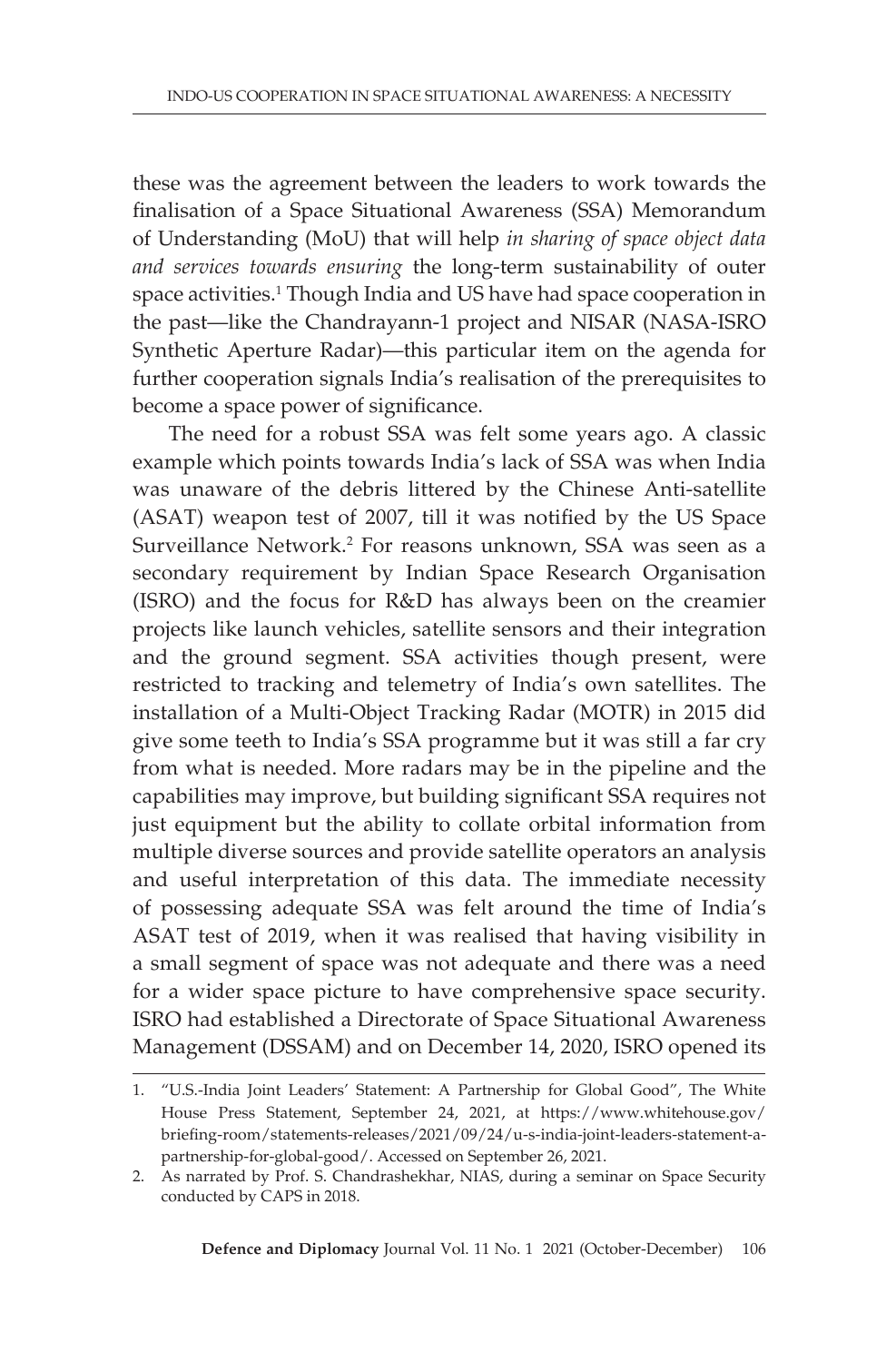Network for Space Object Tracking and Analysis (NETRA) control centre in Bengaluru.3

# **WHY IS SSA NECESSARY?**

Space Situational Awareness in its most basic form, is the ability to see objects in space and gather meaningful information out of it. A more refined understanding of SSA would mean possessing information about the space environment and its effects on our space activities. It involves detection and tracking of space objects, their identification and characterisation, prediction of threats, preventing collisions and effects of adversarial interference. Satellites are critical orbital infrastructures that need protection. They are vulnerable to collisions owing to the rapid increase in satellite constellations making the useful orbits overcrowded. They are also vulnerable to attacks in many ways which may not even be noticed without SSA. Therefore, SSA is a foundational capability for any spacefaring nation to protect its space infrastructure which needs to be established alongside the other space capabilities. SSA also has a military quotient to it and adds a new ring to the country's overall security. The long-range radars used for SSA also provide the capability of an early warning system against ballistic missiles.

### **INADEQUACY OF INDIA'S PRESENT SSA**

India's SSA is limited to tracking and monitoring its own satellites which is termed as positional data. For knowledge of the space environment and other objects in the vicinity of Indian satellites situational data—India utilises the information provided by Space Surveillance Networks of some global space agencies like ESA and the Russian Space Surveillance System. India is however predominantly dependent on the US controlled Space surveillance data which is available on the open domain internet. Emergency proximity warnings are provided by the Combined Space Operations Centre (CSpOC) under the USSTRATCOM (United States Strategic Command) to all satellite operators. Though a Multi-Object Tracking

<sup>3.</sup> "ISRO SSA Control Centre Inaugurated by Dr. K. Sivan, Chairman, ISRO/Secretary, DOS", at https://www.isro.gov.in/update/16-dec-2020/isro-ssacontrol-centreinaugurated-dr-k-sivan-chairman-isro-secretary-dos. Accessed on October 7, 2021.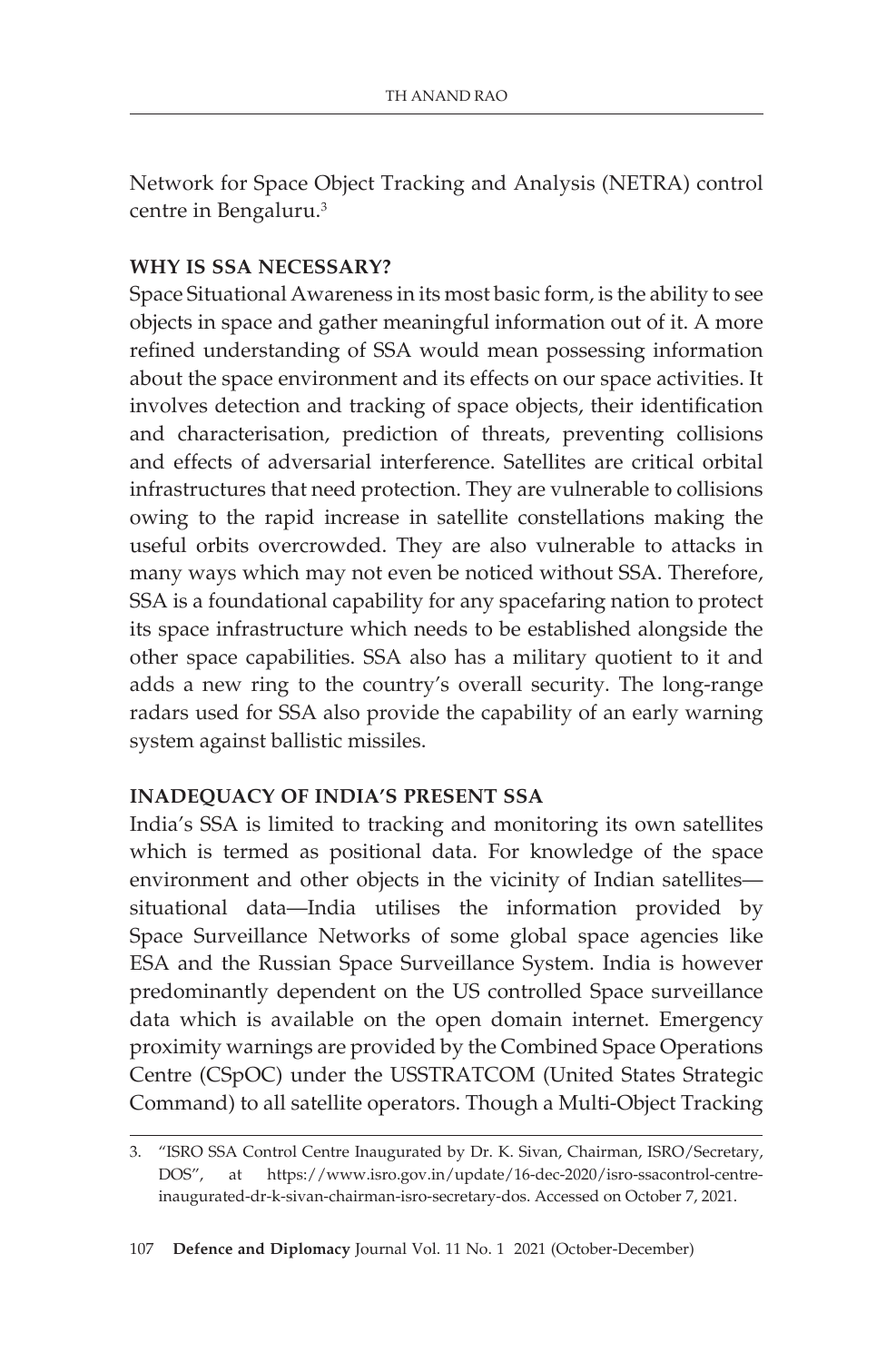Radar (MOTR) has been installed by India, its range is restricted to  $1,000$  km for an object size of  $0.25$  m<sup>2</sup>. Optical telescopes of the Indian Institute of Astrophysics—eleven of which are currently available across the country—are selectively used for space object observation; however, there is no dedicated tasking for this purpose.

ISRO's ambitious NETRA project, although promising, has some severe constraints. The initial capability to detect objects is restricted to the Low Earth Orbit (LEO). There are plans to complement this capability with many more observational facilities like radars, telescopes, data processing centres and control centres. In the pipeline are a long-range high precision telescope at Leh, long-range radar in the North East, and integration of telescopes at Ponmudi and Mount Abu. With these developments, the NETRA project could be a stepping stone to put India on the global map in international efforts towards tracking, warning and mitigating space debris.<sup>4</sup> Notwithstanding these developments, there is a need for India to have wider space coverage.

### **CONCERNS IN GLOBAL SPACE SURVEILLANCE NETWORKS**

Despite the rapid advances in space technology, space surveillance technologies have not kept pace with the requirement to track an ever-increasing space object population. There is a viewpoint which favours a slowing down of space launches till suitable regulations and a monitoring mechanism are put in place. However, the absence of a consensus amongst states in multilateral forums has resulted in unregulated occupation of the Earth orbits. This has posed a threat of collisions which is greater than ever before, not just between satellites but also with an increasing debris population.

The US being the largest SSA provider through a single entity— CSpOC—has the onus of providing a true picture to its subscribers barring the technical constraints which preclude an accurate analysis. This too may fall short if not integrated with the other major players in SSA like Russia, China and ESA which have independent sensors and control centres.

<sup>4.</sup> D. S. Madhumati, "ISRO initiates 'Project NETRA' to safeguard Indian space assets from debris and other harm", *The Hindu*, September 24, 2019, at https://www.thehindu. com/sci-tech/science/isro-initiates-project-netra-to-safeguard-indian-space-assetsfrom-debris-and-other-harm/article29497795.ece. Accessed on September 29, 2021.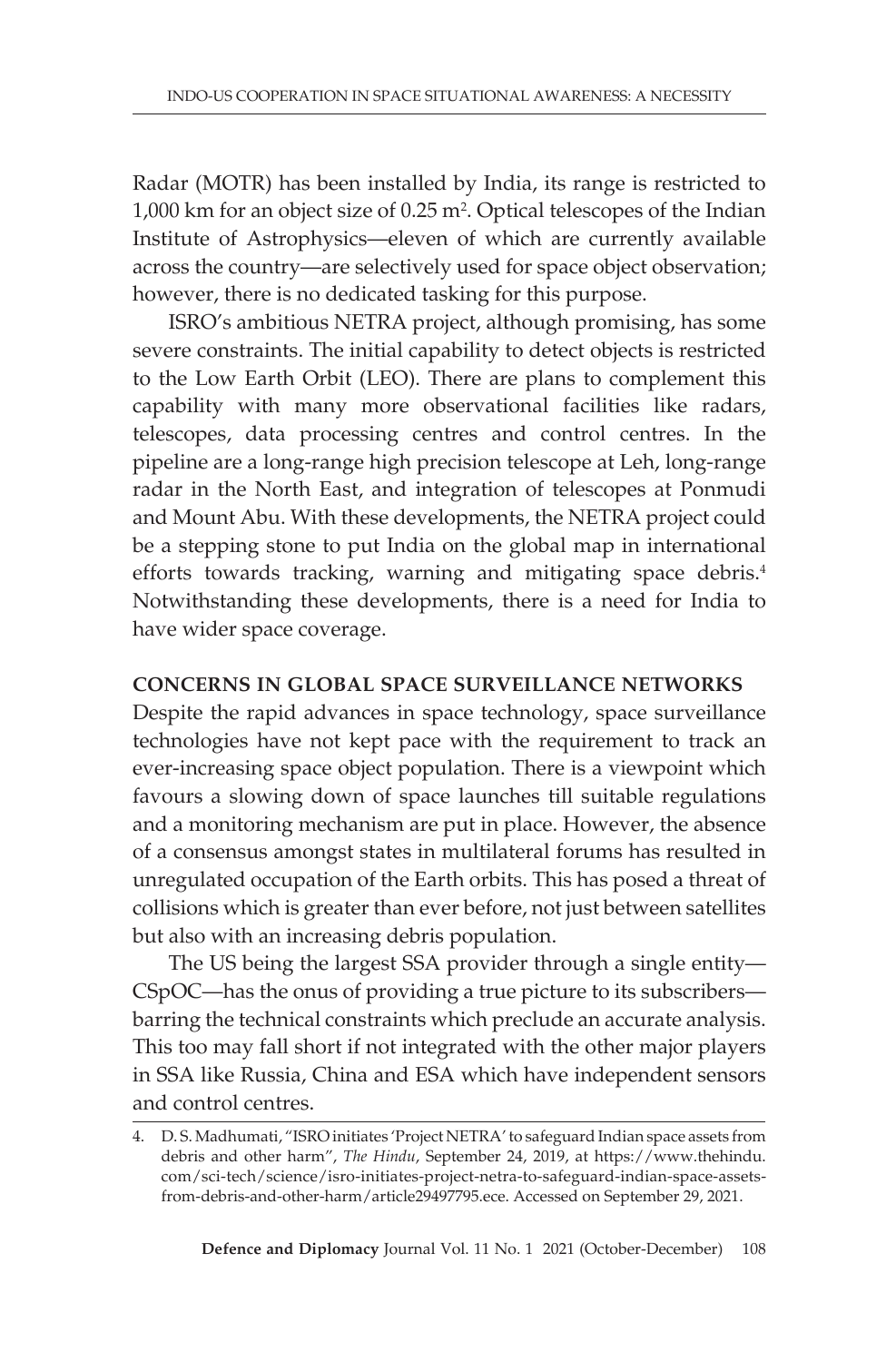The main concerns in the existing SSA are summarised below:

- The space object information currently available is dependent on sensor capabilities that exist in the world today and is based on a 'periodic track and revisit approach'.
- Large amounts of space debris—mainly <10 cm size—remain undetected.
- Debris is concentrated in useful orbits—these regions are becoming potentially unsustainable in future—unless debris mitigation procedures are enforced through an international protocol.
- Deficiencies in sensor technology has restricted the space object information and tracking to object sizes >10 cm. Discrimination between objects is limited by the granularity. A new 'Space Fence' radar operationalised in 2020 by US is said to have the capability of detecting objects of sizes <10 cm and up to 2-3 cm.5
- Global SSA capabilities have not kept pace with the rapid growth in space traffic—there are gaps in coverage and the space object catalogue maintained by CSpOC is incomplete.
- The CSpOC which manages the Space Surveillance Network being a US military managed organisation—gives selective visibility to the users. Large amount of observed data is not being shared.
- Untapped potential of amateur astronomers, optical telescopes and private SSA providers—third party sensing—is not yet integrated into the overall picture. Hence databases are fragmented.

### **THE IMPERATIVES**

Too many satellites operate in a vacuum of information about their environment. Collisions are thus no longer a theory—they will happen. The probability is increasing with every anthropogenic event, debris on debris collisions and fragmentation events. The deficiencies in the present SSA system need to be addressed urgently. Many of these solutions require all space agencies to board a common

<sup>5.</sup> "Space Fence surveillance radar site declared operational", Space News, March 28, 2020, at https://spacenews.com/space-fence-surveillance-radar-site-declaredoperational/. Accessed on September 29, 2021.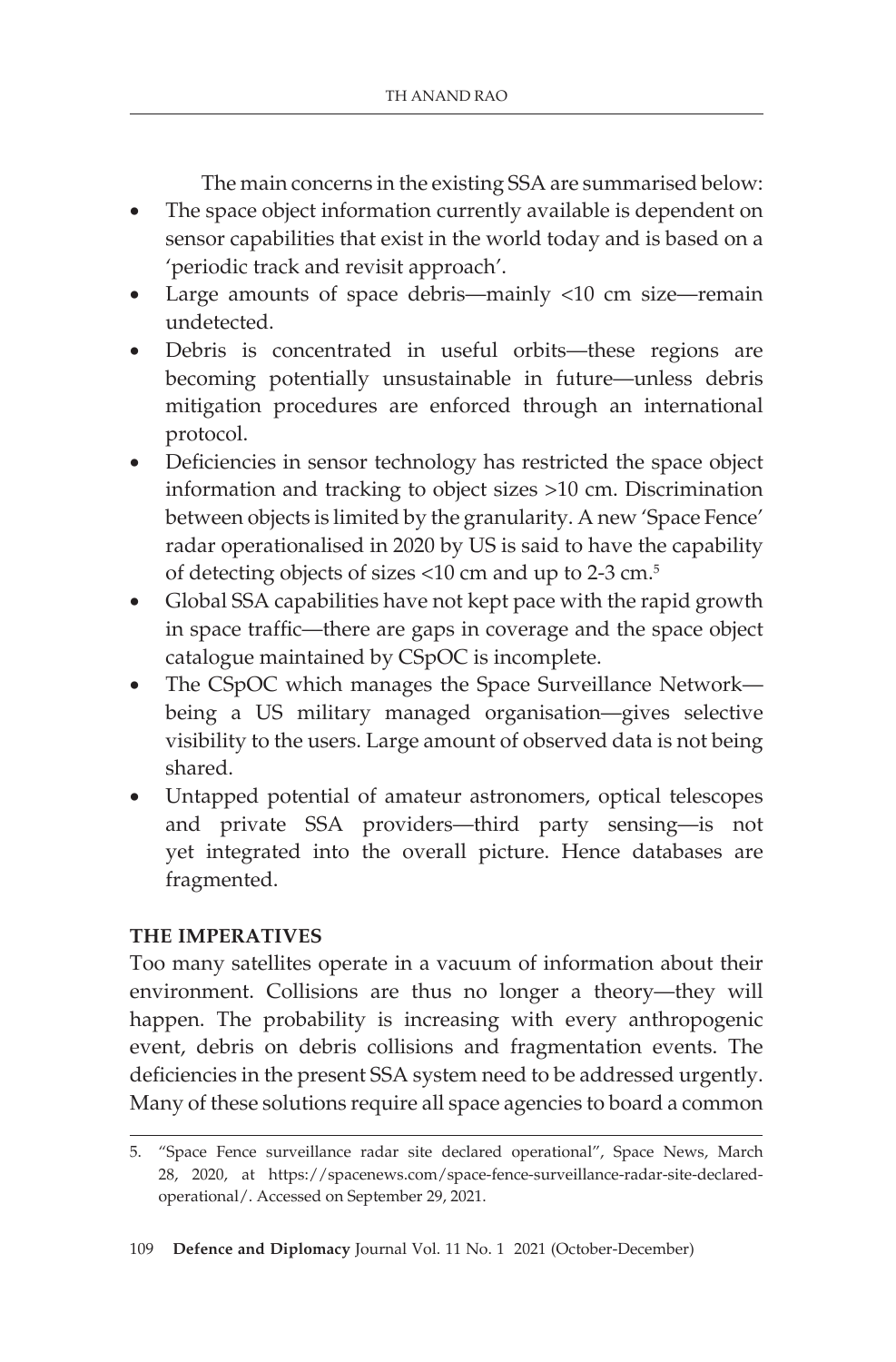platform, as SSA requires a geographically distributed network of sensors and a unified control and information distribution system. It needs to be realised that building a geographically distributed network is expensive for any single state to accomplish and all objects cannot be screened for possible collisions by a single entity like CSpOC. Untapped potential of private SSA providers needs to be amalgamated into a single composite space picture. The global SSA model needs to be premised on transparency, where every object is catalogued, civil or military. It is the purpose of the object or satellite in orbit and its activity in orbit that could be kept anonymous for military purposes. It goes without saying, that any action in space that may result in fragmentation or a debris creating event should be explicitly banned.

The world leaders need to take cognisance of the cooperative approach needed to establish a reliable, sustainable and transparent SSA architecture. The delay in adopting such an approach may carry the risk of making space further conflictive to a point of no return. SSA is an inherently international and collaborative venture. It requires a network of globally distributed sensors as well as data sharing between satellite owners, operators and sensor networks. SSA also forms the foundation of space sustainability as it enables safe and efficient space operations and promotes stability by reducing mishaps, misperceptions, and mistrust. Therefore, a global SSA network which is managed through international participation under the UN umbrella needs to be favoured by all spacefaring countries.

#### **WHAT CAN THE US OFFER TO ENHANCE INDIA'S SSA?**

The CSpOC data (an erstwhile function of NORAD<sup>6</sup>) segregated for civilian use is catalogued and made available to all space users in an open source format. This is in the form of a Two Line Element (TLE) description and summary of all space objects, which comprises the 'low accuracy catalogue'. This TLE data is utilised by many software applications to give live position estimates and future track

<sup>6.</sup> The North American Aerospace Defense Command (NORAD) is a United States and Canada binational organisation charged with the missions of aerospace warning, aerospace control and maritime warning for North America, at https://www.norad. mil/About-NORAD/. Accessed on September 29, 2021.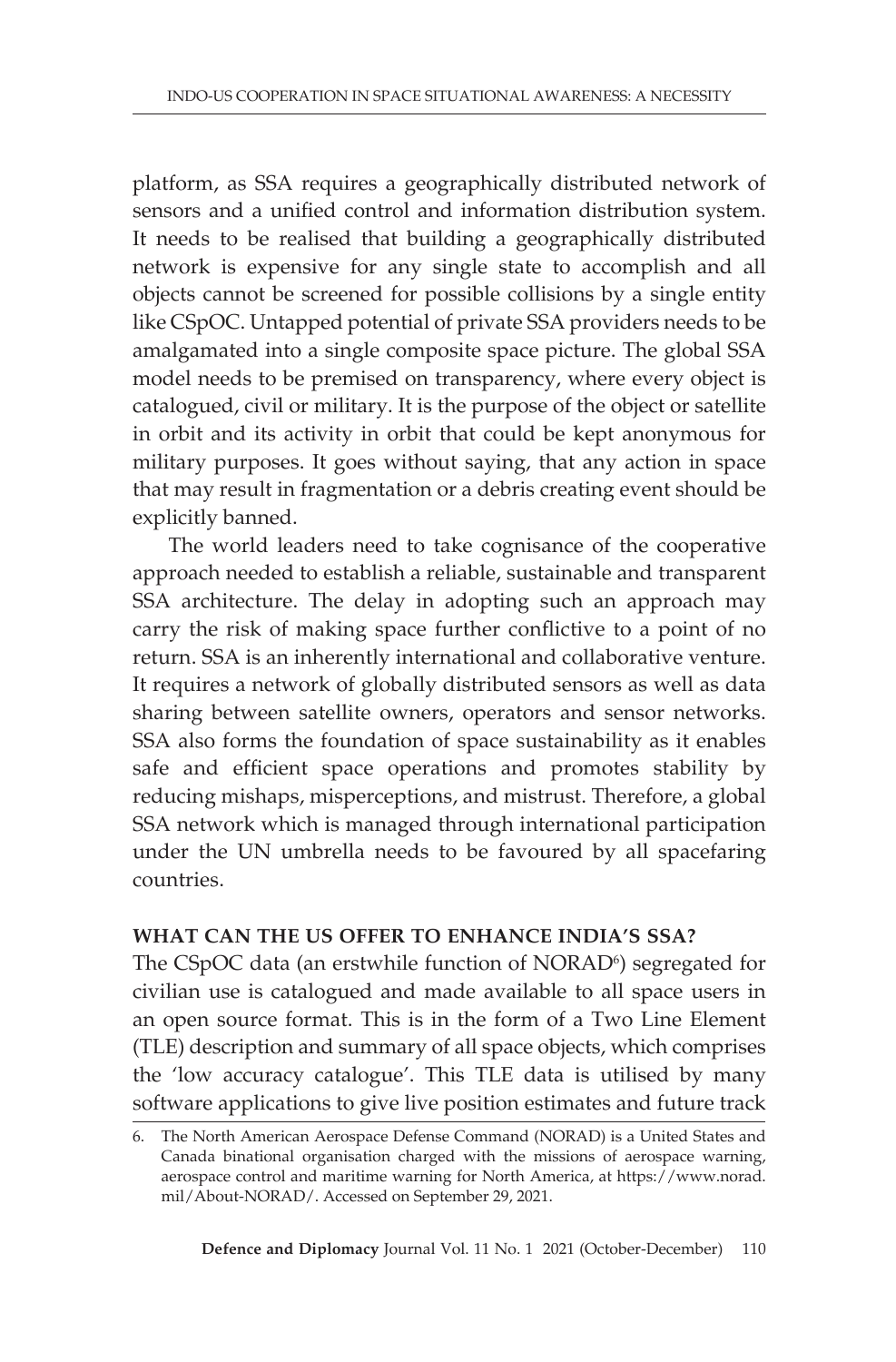predictions. The 'high accuracy catalogue' is additionally created to provide vectors with accurate orbital data.<sup>7</sup>

The low accuracy catalogue and basic SSA services are made available to all registered users on the Space Track website. The CSpOC also provides emergency services for anomaly resolution to all space agencies and satellite operators which consists of the following:8

- Basic Emergency Conjunction Assessment (On-Orbit)
- Basic Emergency Collision Avoidance (On-Orbit)

Further, CSpOC also provides 'advanced services' like:<sup>9</sup>

- Launch Conjunction Assessment
- Launch Early Orbit Determination
- Early Orbit Conjunction Assessment
- Advanced Conjunction Assessment (On-Orbit)
- Advanced Collision Avoidance (On-Orbit)
- Disposal/End-of-Life Support
- De-orbit and Re-entry Support

Access to the high accuracy catalogue and advanced services can only be obtained by entering into a formal agreement with USSTRATCOM. In April 2019, the 100th SSA sharing agreement was signed by the US with Romania. India has not entered into such an agreement with the US so far, though collaboration in SSA was identified in the US-India joint statement of September 2014. However, to develop indigenous capabilities in space object analysis, ISRO signed an MoU on "scientific collaborations in the area of Space Situational Awareness" with University of Texas, Austin, USA in March 2020.10 Preliminary agreements like the Next Steps in Strategic Partnership (NSSP) of 2004 and the New Framework for India-US Defence Relationship of 2005 paved the way for further cooperation,

<sup>7.</sup> SSA Sharing, at https://www.unoosa.org/pdf/pres/stsc2012/tech-40E.pdf and "SSA Sharing & Orbital Data Requests (ODR)", at https://www.space-track.org/ documentation#/odr. Accessed on September 28, 2021.

<sup>8.</sup> Ibid.

<sup>9.</sup> Ibid.

<sup>10.</sup> ISRO updates, at https://www.isro.gov.in/update/05-mar-2020/memorandumof-understanding-%E2%80%9Cscientific-collaborations-area-of-space-situational. Accessed on October 14, 2021.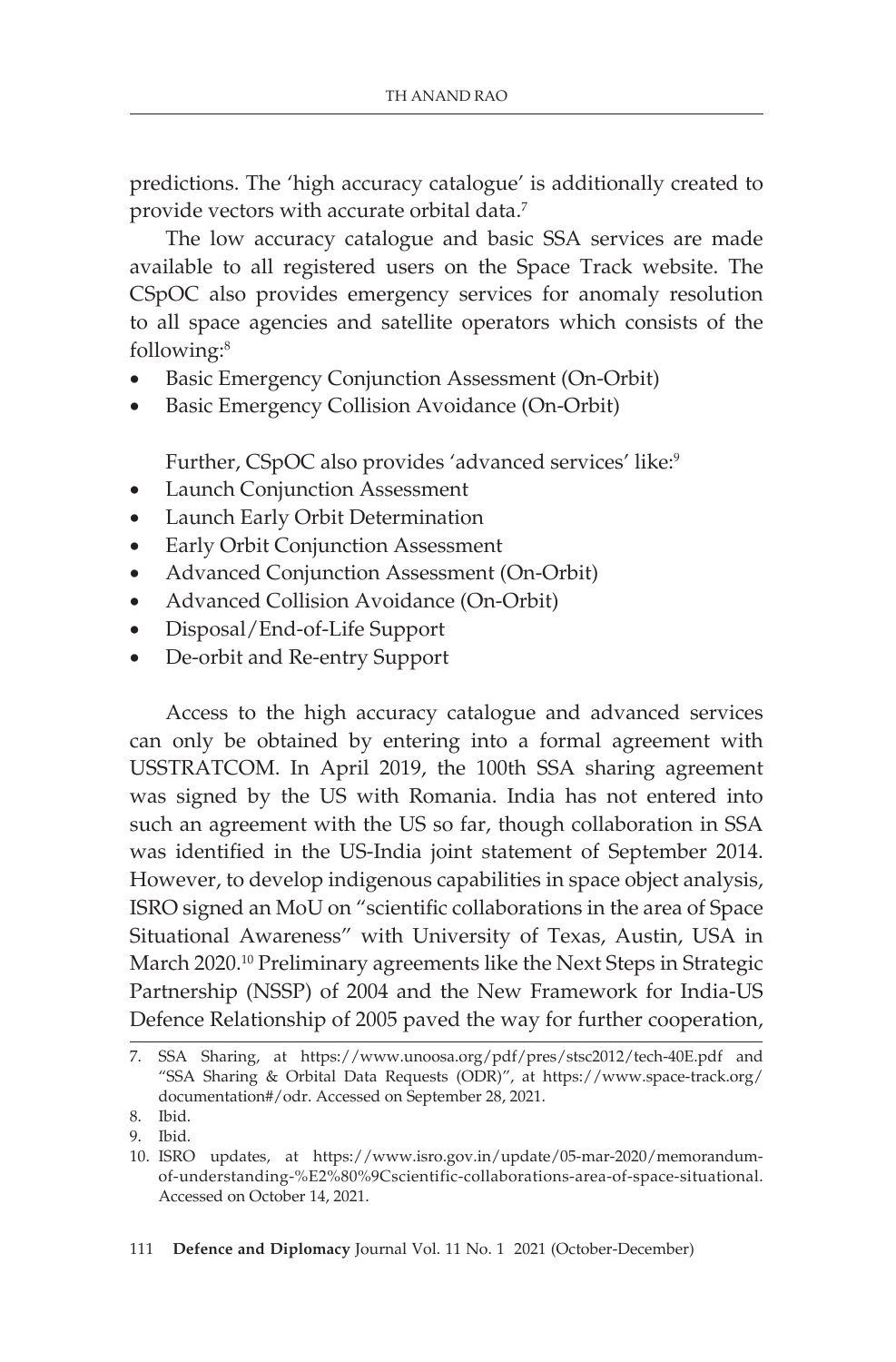The NSSP identifies the need for civil space cooperation with India. Both countries have established a US-India Joint Working Group on Civil Space Cooperation.

The US space surveillance network is the only streamlined global SSA system which gathers inputs from sensors across the world. Finalisation of the MoA with the US would greatly enhance India's capability to avoid untoward incidents in space. This will necessarily come with some reciprocal arrangements which India will have to concede. The reasons for India's delay in joining hands with the US on SSA sharing are not clearly known. However, it is believed that the change in India's vision for space with a clear shift towards prioritising military space capabilities, the growing satellite inventory and the rising threat to space assets from debris and anti-satellite weapons of adversaries has accelerated a decision on the issue.

### **CAN INDIA HAVE AN INDEPENDENT SSA?**

The debate on the requirement and means to achieve SSA can be can unending. Nonetheless, the impracticality of having an independent SSA needs to be realised by every spacefaring nation. The character of SSA requires states to collaborate for placing geographically dispersed sensors and constructing a composite space situation picture. Hence, national SSA programmes have to be *Interdependent* rather than *Independent*. Be that as it may, India cannot be satisfied with a *dependent* SSA. India's space agencies—both civil and military—need to realise that our nation's interests in space have to be protected. For that we need to have the big picture, and not a selective picture. When it comes to a security dimension, for military utilisation of space, or may be even space defence, having the bigger picture clearly matters. Therefore, while India meets its immediate requirements through gathering inputs from the US space surveillance networks, there needs to be a dedicated effort towards building own SSA capabilities. This will also elevate India's status to that of a larger stakeholder in Global SSA efforts.

# **HOW CAN INDIA CONTRIBUTE TO GLOBAL SSA**

India is steadily progressing on the path to attain a basic level of SSA which will meet its space security requirements. Project NETRA has been put on track and the vision is promising. However, the pace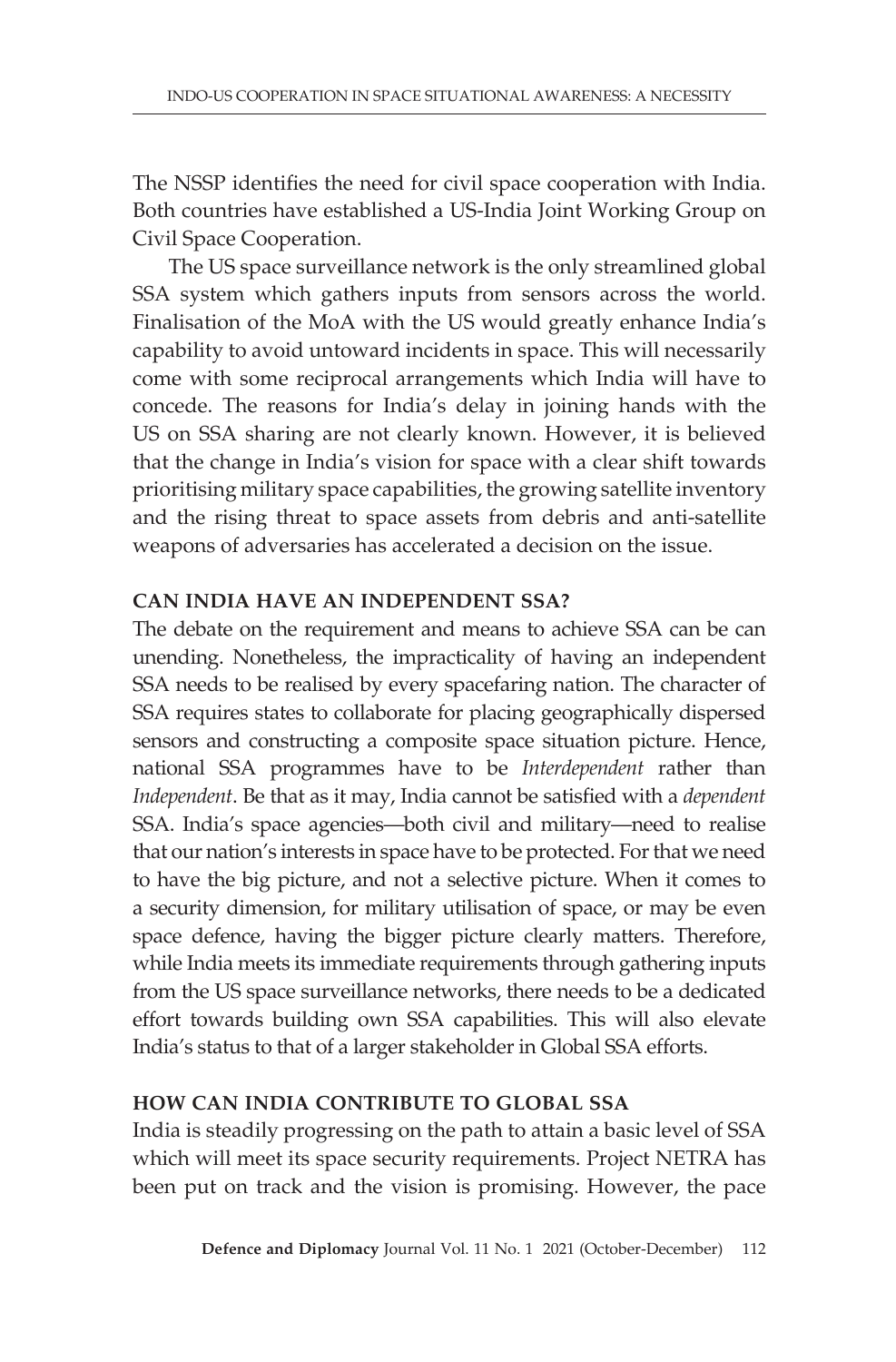of installation of additional infrastructure, like radars, needs to be accelerated. Besides, India can explore the possibility of installing long-range radars and telescopes in the neighbourhood as well as at offshore locations in the Indian Ocean Region (IOR) and South East Asia. ISRO already has tracking ground stations at Mauritius, Brunei and Biak (Indonesia).11 India is also building a mega data receiving and tracking ground station in Vietnam for ASEAN countries.<sup>12</sup> Having geographically dispersed sensors will give a wider coverage of the space segment and will also facilitate a continuous tracking on this side of the globe. It is pertinent to mention that the southern hemisphere has a very low density of space tracking radars and telescopes which presents an opportunity for India to increase its footprint in any global SSA effort.

 While enlarging the SSA footprint in and around the Indian subcontinent with multiple sensors is a necessity, an SSA sharing agreement with USSTRATCOM for access to advanced SSA services and the high accuracy catalogue will give a reliable space situation picture, thereby enhancing India's space security. India also needs to seriously consider the possibility of sharing space object data with CSpOC and any future global SSA network. This would translate into India becoming a regional SSA provider, which will accrue spin-offs in space cooperation with US and allied countries. In short, India needs to be a larger stakeholder in any global SSA regime of the future.

Also, Space Traffic Management (STM) is an emerging area gaining momentum, and will necessitate establishing regional STM centres around the world. India is geographically suitable and favourably positioned to migrate to the role of operating a regional STM centre as part of a global STM architecture.

#### **CONCLUSION**

The path to self-sufficiency in SSA is boundless. No country can achieve an independent SSA; rather, SSA has to be interdependent.

<sup>11.</sup> "ISRO Telemetry, Tracking and Command Network (ISTRAC)", at https://www.isro. gov.in/about-isro/isro-telemetry-tracking-and-command-network-istrac. Accessed on October 14, 2021.

<sup>12.</sup> Chetan Kumar, "Space diplomacy: India building ground station for ASEAN countries in Vietnam", *The Times of India*, July 2, 2021, at https://timesofindia.indiatimes.com/. Accessed on October 14, 2021.